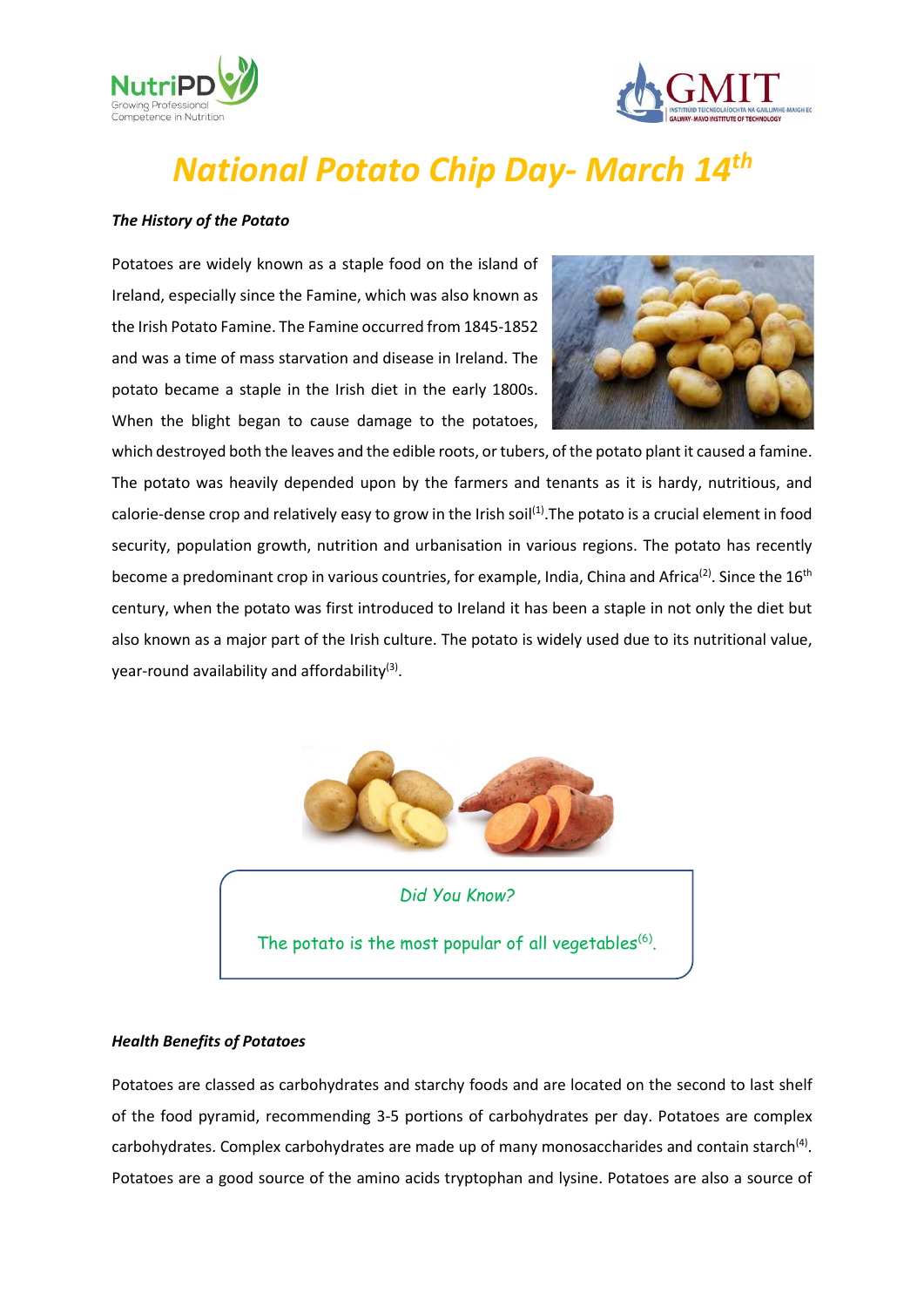



fibre, which is a form of carbohydrate that aids in the feeling of fullness and supports a healthy digestive system. Potatoes are also a source of vitamin C and several = B vitamins including vitamin B1, B6 and folate. Potatoes are also an important source for potassium and in smaller amounts magnesium and iron<sup>(5)</sup>. Raw potatoes are low in fat and protein. The production of potato chips or crisps greatly increases the fat content due to the addition of oil during food processing<sup>(6)</sup>.



*Figure 1- Healthy Ireland Food Pyramid (7) .*

# *Did You Know?*

Potatoes were a significant food for Peruvians for many years (up to thousands) and were introduced to Europe by the Spanish in the 16th Century $^{(6)}$ .

# *The Sweet Potato vs the Regular Potato*

Sweet potatoes, in recent years, are widely preferred over regular potatoes due to a belief that they are more nutritious. Let's compare boiled sweet potato and regular potato: sweet potatoes contain significantly more sugar than the regular white potato, the majority of the sugar is sucrose. Both the regular white potato and the sweet potato have similar fibre contents. The boiled sweet potato has a higher content of vitamin C, magnesium, iron, phosphorus and calcium. The boiled regular potato has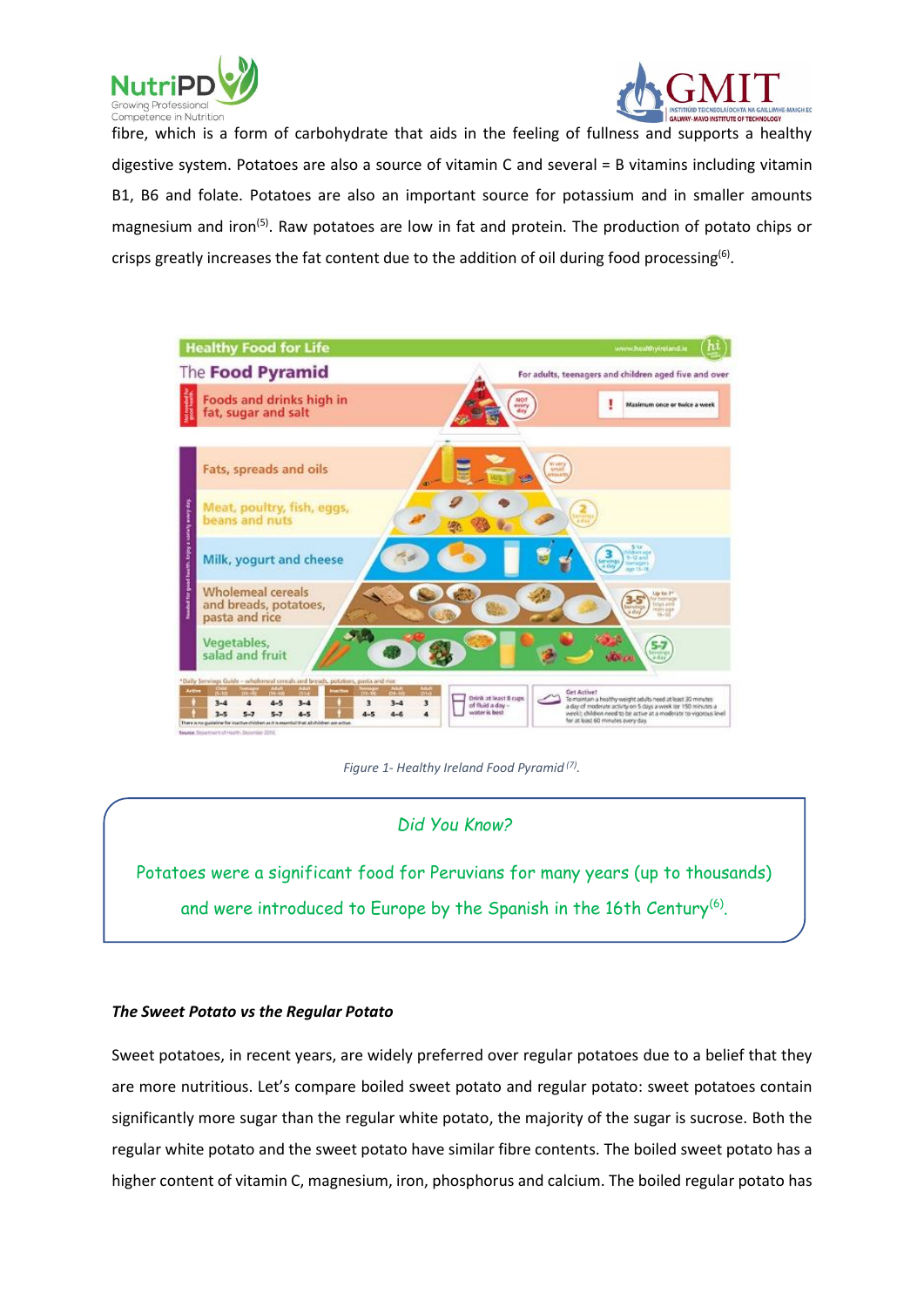



a high content of folate, vitamin B1 and potassium<sup>(8)</sup>. It can be concluded that both potatoes have

health benefits and have significant nutritional value.

| EU: RI (Labeling) |                           | Potatoes, old, raw, flesh only<br>100g |                          | Sweet potato, raw, flesh only<br>100g |                    |
|-------------------|---------------------------|----------------------------------------|--------------------------|---------------------------------------|--------------------|
|                   |                           |                                        |                          |                                       |                    |
| Cost              |                           | €0.10                                  | - ENERGY -               | €0.23                                 |                    |
| Energy(Kcal)      | 2000 kost                 | 80 <sub>heat</sub>                     | $\Omega$                 | 86 <sub>test</sub>                    | $\Gamma_{\rm h}$   |
| Energy(Kj)        | <b>STARTING</b><br>8400kJ | 340 <sub>hJ</sub>                      | $\sigma_{\rm h}$         | $366\omega$                           | $\sqrt{s}$         |
|                   |                           |                                        | <b>MACRONUTRIENTS</b>    |                                       |                    |
| Carbohydrate      | 260g                      | 17.9 <sub>9</sub>                      | $\overline{\phantom{a}}$ | 19.7 <sub>9</sub>                     | $\overline{\nu}_1$ |
| Protein           | 50g                       | 1.9,                                   | $\Gamma_0$               | 1.2 <sub>9</sub>                      | $\frac{1}{2}$      |
| Fat               | 70g                       | 0.1 <sub>s</sub>                       | $\eta\gamma$             | 0.3 <sub>1</sub>                      | $0\%$              |
| Water             |                           | 78 <sub>9</sub>                        |                          | 74,                                   |                    |

# **Raw White Potato vs Sweet Potato**





*Figure 3: Nutritics data on the sweet potato vs the regular potato showing starch, fibre and sugar content(9) .*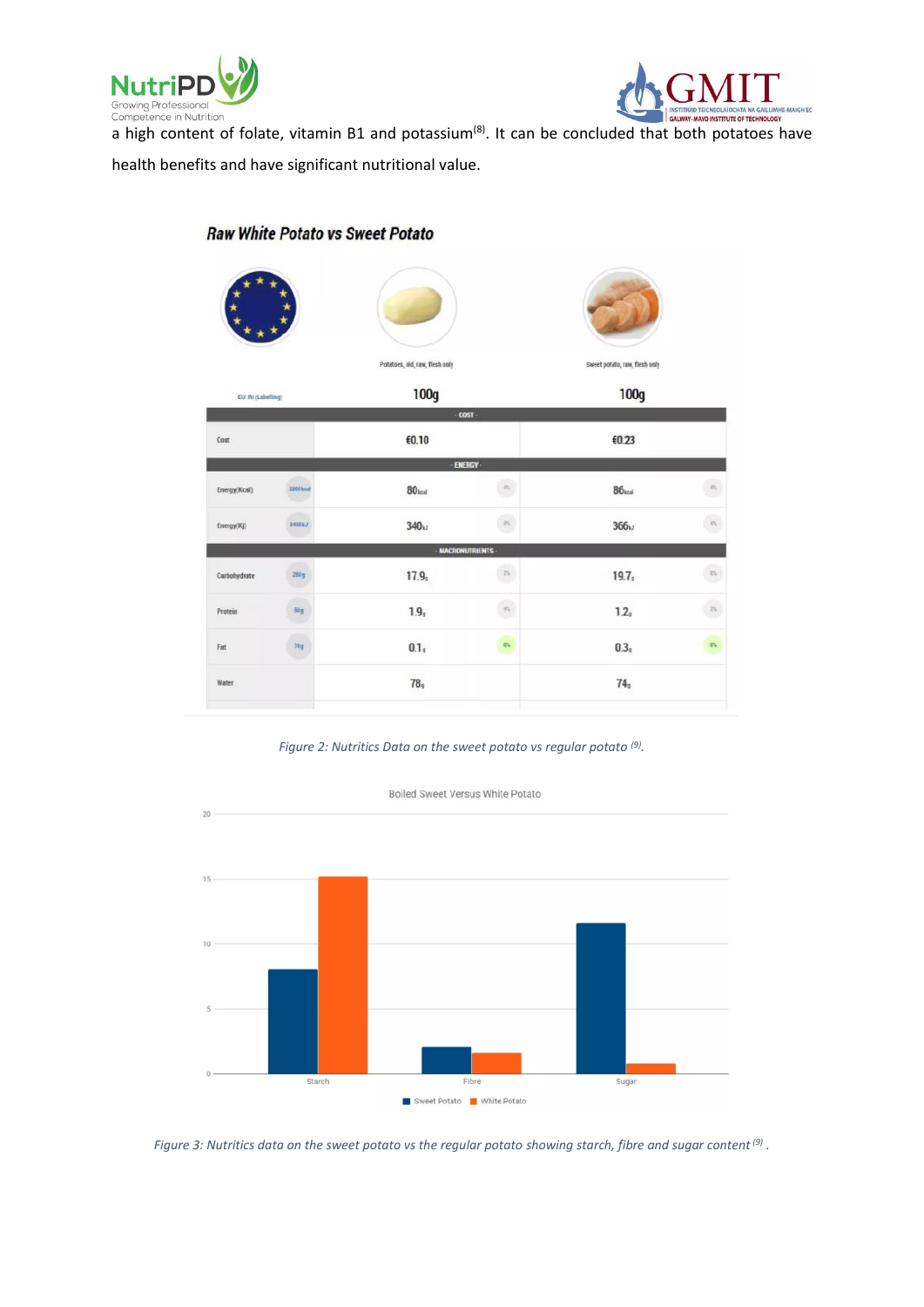



# *Potato Chips/Potato Crisps*

A potato chip, or more commonly known in Ireland as potato crisp, is a thinly sliced potato which has been baked or deep fried until there is a crispy consistency. Baked crisps have been increasingly popular in recent years due to its lower fat content as they are baked and not deep fried in saturated fat.

# **What to look out for when reading the label of potato chips/crisps -**

When reading a nutrition label of a packet of crisps, there are a few things to be aware of:

- o Use the traffic light system an indicator of how much fat, saturated fat, sugar and salt are in the food. When reading the label: green indicate low amounts, orange/amber indicate moderate amounts, and red indicates high amounts.
- $\circ$  The fat content many crisps are produced with added saturated fat. To reduce your saturated fat intake, try to choose crisps/chips with low saturated fat content, i.e. potato crisps with less than 1g of saturated fat per 100g.
- o The salt content may be high depending on the flavour and how the crisps/chips have been produced. To reduce your daily salt intake, try to choose crisps/chips that are low in salt.
- $\circ$  Baked crisps are typically the healthier choice, however, be mindful of the labelling as they may still have a high salt or fat content.
- $\circ$  Be mindful of the ingredients list; the general rule of thumb is the less ingredients, the better.
- $\circ$  Be conscious of the added ingredients. There may be additives added to the chips/crisps to improve the taste or shelf life of the product. Chances are, if you do not recognise the name of an ingredient, it is an additive.

### *How to make homemade potato chips/crisps in an air fryer:*

*Air-Fryer Potato Chips Yield:* 6 servings

*Ingredients* 2 large potatoes Olive oil-flavoured cooking spray/ low fat cooking oil spray 1/2 teaspoon sea salt Minced fresh parsley, or other herbs or spices (optional)